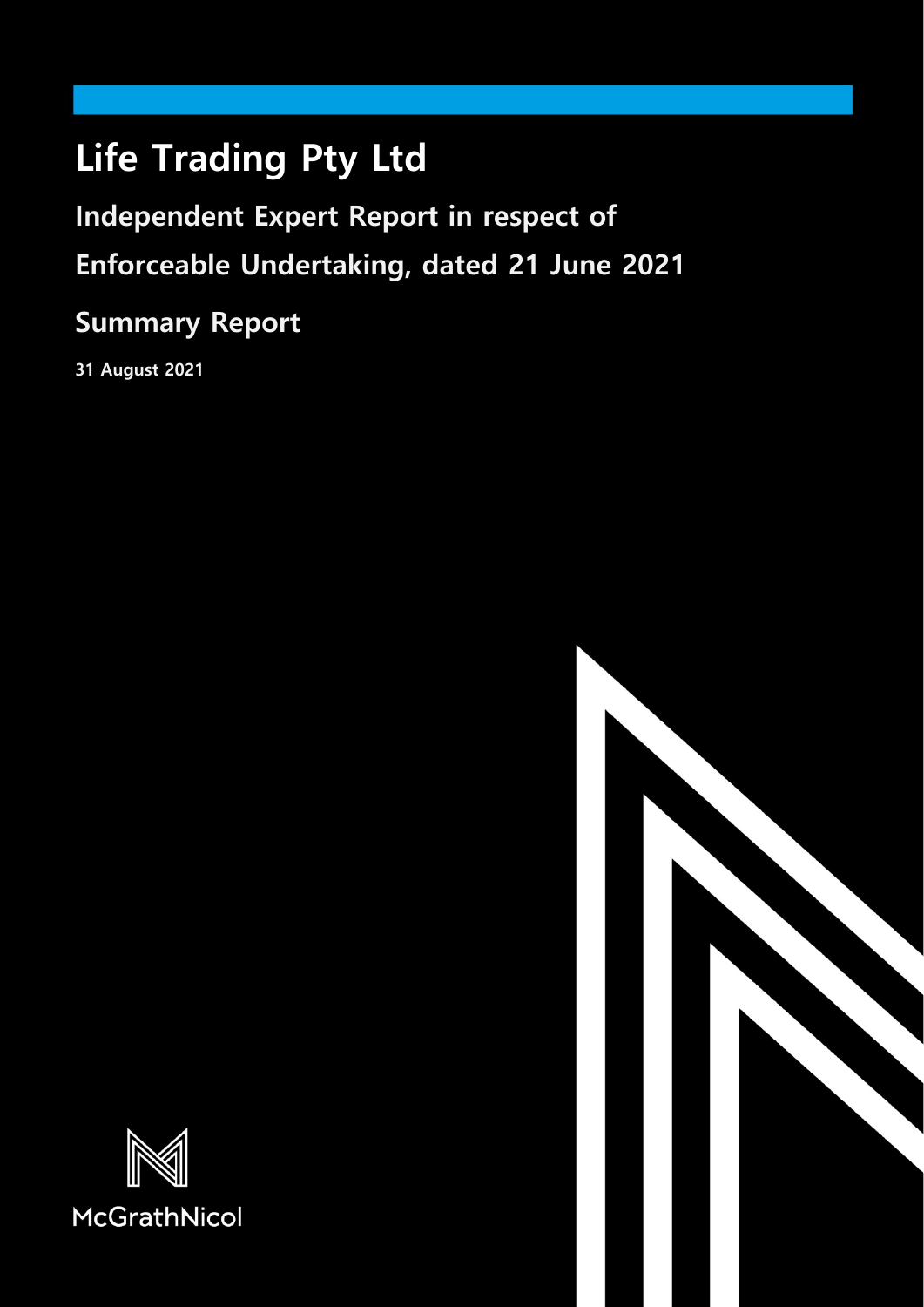### **Summary Report**

#### Background

Life Trading Pty Ltd (ACN 603 549 748) **(Life Trading)** is a technology-focused proprietary trading firm with offices in Sydney and London. Life Trading became an ASX24 principal trading participant on 28 January 2019 and its principal activities are proprietary trading in futures contracts on ASX24.

The Australian Securities and Investments Commission (**ASIC**) investigated Life Trading's compliance with the Futures MIRs and as a result of its investigation formed a view that between 28 January 2019 and 4 June 2020, Life Trading did not have appropriate supervisory policies and procedures, including those related to record keeping.

On 25 May 2021, ASIC issued Life Trading an infringement notice which included a penalty and that Life Trading enter an Enforceable Undertaking (**EU**) and appoint an Independent Expert (**IE**) to conduct an independent review of Life Trading's supervisory policies and procedures and compliance to Futures Market Integrity Rules (**MIR**) and operating rules of the market.

On 21 June 2021 ASIC accepted an EU (030982820) from Life Trading, and on 20 July 2021 McGrathNicol Advisory **(McGrathNicol)** was engaged by Life Trading to undertake the role of IE as required under the EU and approved by ASIC.

#### Scope and approach

Under the EU, the Independent Expert was to provide an opinion in respect of Life Trading's supervisory policies and procedures. Specifically, this included:

Review and give a written Final Report and a Summary Report on whether, in the opinion of an Independent Expert, Life Trading has appropriate Supervisory Policies and Procedures to ensure compliance by Life Trading and each person involved in its business as a Market Participant with the Futures MIRs, the operating rules of each Market of which it is a Participant and the Act;

Review Life Trading*'*s Supervisory Policies and Procedures for the period 1 July 2020 to 30 April 2021 (relevant period), taking into account ASIC Regulatory Guide 266: Guidance on ASIC market integrity rules for participant of futures markets at RG 266.94 *–* RG 266.96; and

Provide the written Final Report and Summary Report to Life Trading and ASIC by 31 August 2021 (or such later date as may be agreed by ASIC and Life Trading) on the outcome of the Expert Review, including identifying any Deficiencies in Life Trading*'*s Supervisory Policies and Procedures and, where Deficiencies in Life Trading*'*s current Supervisory Policies and Procedures are identified, make recommendations for how to remedy those Deficiencies.

The IE undertook the following activities to assess the adequacy of Life Trading's supervisory policies and procedures:

- Conducted an initial engagement planning meeting with key executives and directors of Life Trading.
- Reviewed supervisory policies and procedures and performed a site visit to Life Trading's Sydney office to conduct walkthroughs of key trading and surveillance systems with senior compliance staff members.
- Conducted testing and sampling to assess the design and operational effectiveness of Life Trading's key supervisory policies and procedures.
- Conducted meetings and workshops with key local and UK trading executives and senior management.
- Assessed the existing supervisory framework against RG 266.94 RG 266.96 and Futures MIR 2.2.8.
- Conducted a detailed review and assessment of the supervisory policies and procedures for the period 1 July 2020 to 30 April 2021, noting changes and improvements made in this period to documentation.
- Preparation of a Summary Report and Final Report on the outcome of the Expert Review.